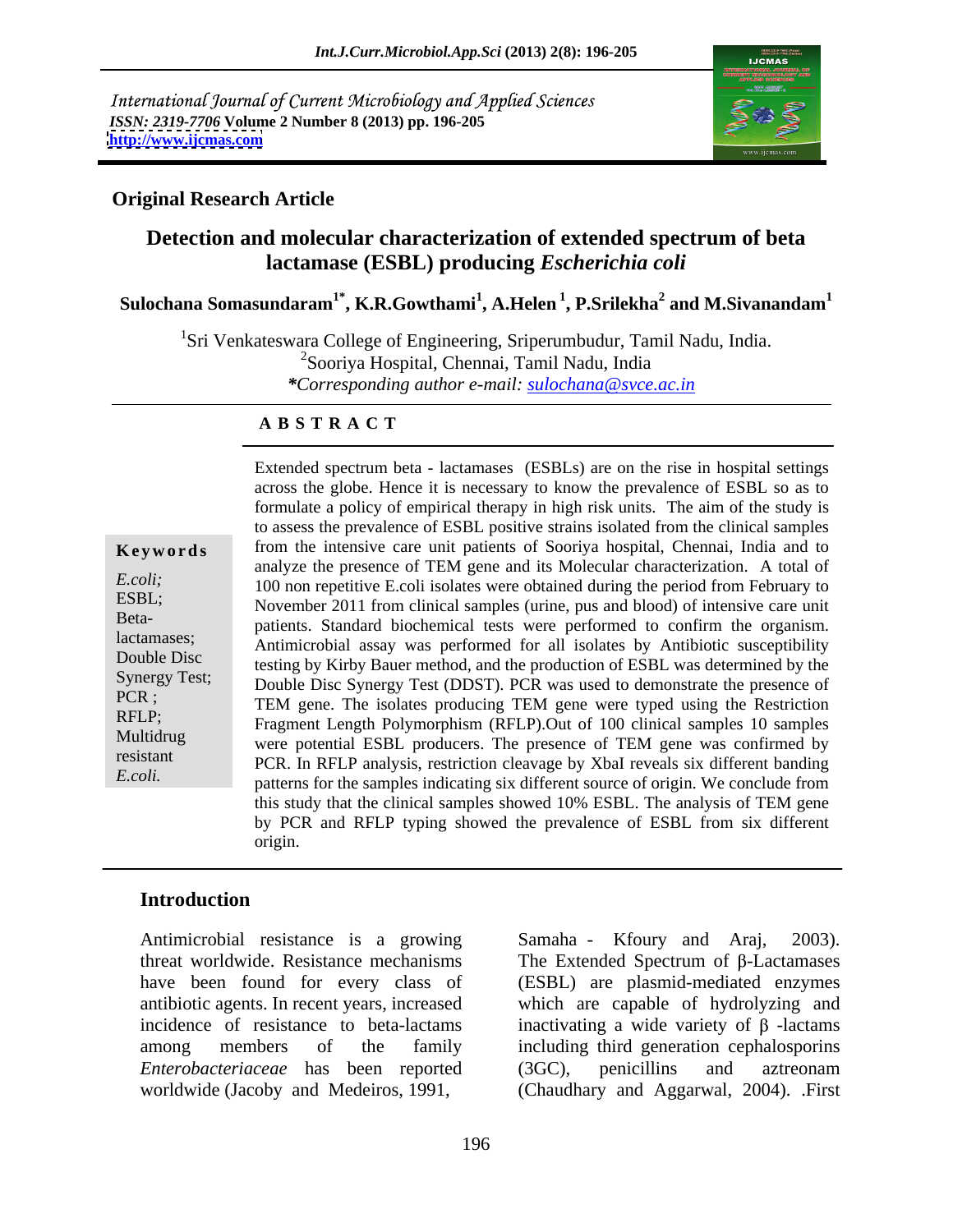plasmid mediated  $\beta$ -lactamase in Gram negative organisms was reported in 1965 may include oxyimino cephalosporins and from an *Escherichia coli* isolate belonging to a patient in Athens, Greece, named Temnoniera (hence designated TEM). cephamycins have remained resistant to Another common plasmid mediated  $\beta$ - these TEM- and SHV-type ESBL variants, lactamase found in *Klebsiella pneumoniae* while mechanism-based B-lactamase and *E. coli* is SHV-1 (named after the sulfhydryl "variable" active site) (Al- tazobactam) have retained a very efficient Jasser, 2006). ESBL-producing gram- inhibitory activity (Knox**,** 1995). Several negative bacteria are becoming a major clinical microbiology tests that global concern and usually harbor presumptively identify the presence of an plasmid-mediated enzymes of the TEM, ESBL has been reported but the task of SHV, OXA, PER, and CTX-M types identifying which specific ESBL gene is (Rodríguez-Baño *et al*., 2004; Quinteros *et al*., 2003). The TEM-1/2 and SHV-1 complicated. This study is aimed at giving broad-spectrum  $\beta$ -lactamases are the most the molecular detection of the ESBL gene prevalent secondary  $\beta$ -lactamases among types prevailing in clinical isolates of  $E$ clinical isolates of *Enterobacteriaceae* worldwide (Bradford *et al.,* 1994) . Their evolutionary success is likely due to their efficient activities against penicillins and narrow- to intermediate-spectrum **Study setting, patient demographics and**  cephalosporins and to the fact that either clinical specimens the  $bla_{TEM}$  or the  $bla_{SHV}$  gene is often carried on self-transmissible or A total of 100 non repetitive E.coli mobilizable plasmids capable of rapid horizontal spreading among different enterobacterial species (Chanal *et al.*, unit patients of age group between 30 - 60<br>1996). The introduction in clinical practice vears attending at the Sooriva hospital of expanded-spectrum  $\beta$ -lactams resistant to the enzymes, such as oxyimino cephalosporins and monobactams, was a major breakthrough in the antimicrobial chemotherapy of gram-negative infections. However, it was soon counteracted by the  $\frac{1}{1}$ . appearance of secondary  $\beta$ -lactamases with an extended spectrum of hydrolytic activity (expanded-spectrum  $\beta$ -lactamases [ESBLs]) that also includes many *E.coli* samples recovered from clinical  $expanded-spectrum$   $\beta$ -lactams. Among emerging ESBLs, those most commonly biochemical methods. Antimicrobial encountered in *Enterobacteriaceae* are susceptibility was determined by modified derivatives of the TEM and SHV  $\overrightarrow{Kirbv}$  Bauer disc diffusion method as ner prototypes, in which one or more amino acid substitutions are responsible for an

extension of the substrate specificity that monobactams (Cha|\$\$|Ad|fibi *et al*., 1999). To date, carbapenems and while mechanism-based  $\beta$ -lactamase inhibitors (such as clavulanate and clinical microbiology tests that identifying which specific ESBL gene is present in a clinical isolate is more *coli* and describing the epidemiology.

# **Materials and Methods**

# **clinical specimens**

<sup>A</sup> total of <sup>100</sup> non repetitive *E.coli* isolates obtained from clinical samples (urine, pus and blood) of intensive care unit patients of age group between 30 - 60 years attending at the Sooriya hospital which is a 200 bed multispecialty hospital located at Vadapalani in Chennai. Patients of intensive care unit were reviewed for their demographics, including age, sex, and the type of clinical specimens (Table 1).

# **Antimicrobial susceptibility testing**

specimens were confirmed by standard biochemical methods. Antimicrobial Kirby Bauer disc diffusion method as per CLSI recommendations. Ten samples were tested against the following antibiotics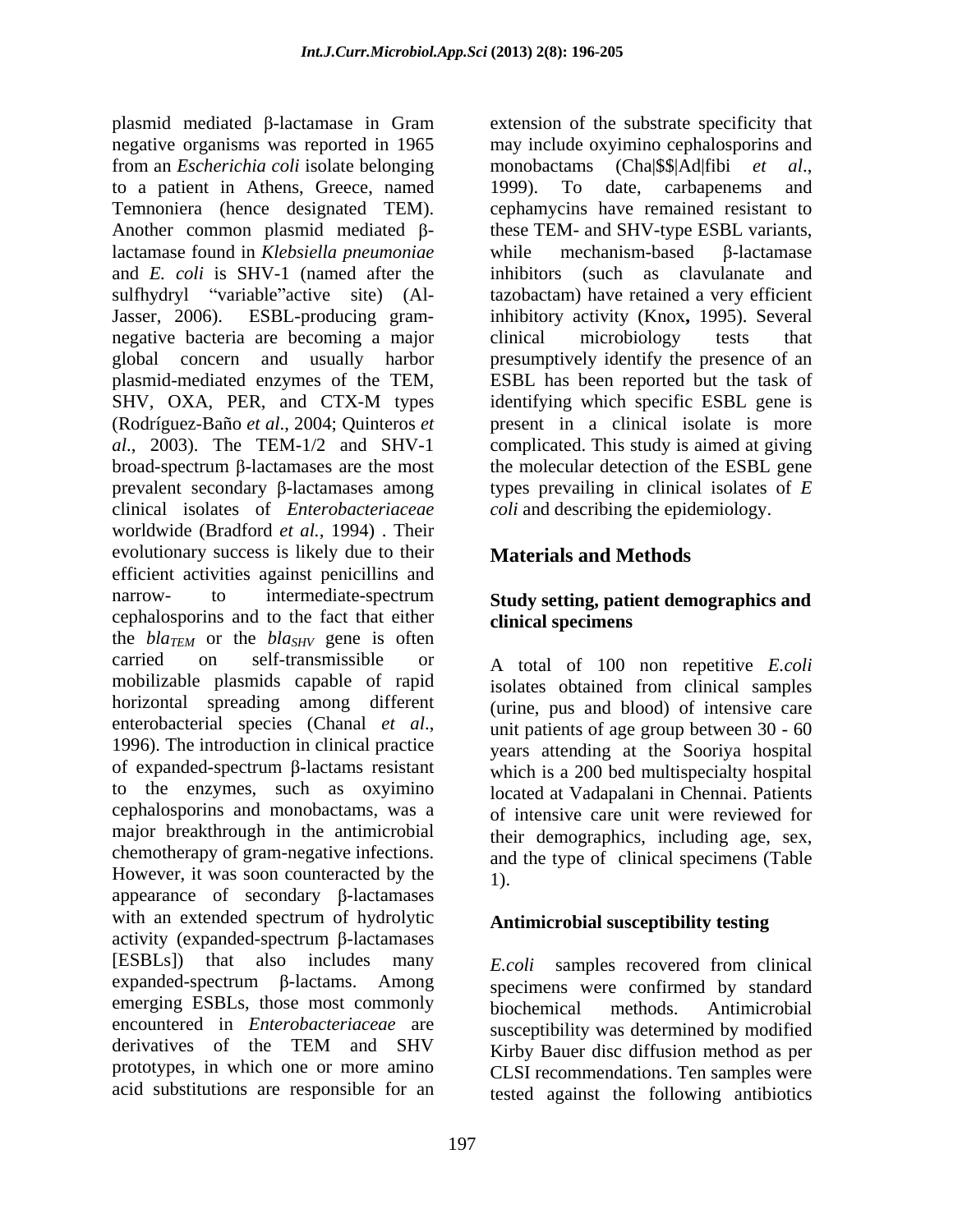imipenem (10µg), amikacin (10µg), **PCR amplification for -lactamase**  amphicillin (10μg), cefazolin (30μg), **encoding-genes**<br>aztreonam (30μg), cefotaxime (30μg), gentamycin (10µg), tetracycline (30µg), family TEM was carried out. Primers and kanamycin (30µg). According to the zone diameter breakpoints recommended bla TEM amplification were by CLSI (Du *et al.,* 2002) (Table 2A

*E. coli* that exhibited resistance to third generation cephalosporins were screened to detect ESBL production by DDST. Cefotaxime  $30\mu$ g was placed at a distance **NOICE** of 15 mm edge to edge from a centrally placed augmentin disk containing 20 ug of amoxicillin+10  $\mu$ g of clavulanic acid. Plates were incubated at 35°C for 18-20 h and the pattern of zone inhibition was noted. Isolates that exhibited a distinct<br>Sterile water . The mixture was shape/size with potentiation towards amoxicillin + clavulanic disc were considered potential ESBL producers Institute, 2011) (Figure.2, Table 3).

Genomic DNA was purified by phenol extraction method (Sambrook *et al.,* 2001). The DNA was stored at  $-20^{\circ}$ C. The<br>samples were run on 0.8% Agarose gel **Result and Discussion** samples were run on 0.8% Agarose gel **Kesult and Discussion** and stained with Ethidium bromide. The stained gel was examined under UV light to look for the presence of DNA bands of particular size using a molecular weight marker; λ DNA *Hind III* double digest.

# **encoding genes**

ceftazidime (30 $\mu$ g), ceftriaxone (30 $\mu$ g), PCR analysis for  $\beta$ -lactamase genes of the Enterobacteriaceae M02 and M07 from and 5' TACGATACGGGAGGGCTTAC -CLSI M100-S21 Twenty first 3 . For PCR amplification, the parameters informational supplement) isolates were, 94°C for 1 minute initial showing appropriate inhibition zone size denaturation, and 30 cycles of 94°C for 30 were identified as ESBL producers and seconds, 63°C for 1 minute, 72°C for 1 shortlisted for confirmation of ESBL minute and a final extension in 72°C for 7 production (Table. 2). minutes. The amplified products were **Double disc synergy test** visualized by staining with ethidium family TEM was carried out. Primers obtained from Medox, (Chennai) used for *bla* TEM amplification were 5'- CTTCCTGTTTTGCTCACCCA -3' and 5' TACGATACGGGAGGGCTTAC were, 94°C for 1 minute initial resolved in 1.5% agarose gel. The gel was visualized by staining with ethidium bromide. A 100bp ladder molecular weight marker was used to measure the molecular weights of amplified products.

## **Molecular typing of** *E. coli* **DNA by RFLP**

(Clinical and Laboratory Standards vials. The digestion three span again **Preparation of genomic DNA** loaded and run on 1.5% agarose gel The DNA samples were digested by using *Xba*I restriction enzyme. The digestion mix constitutes 5µl of Restriction enzyme, 7µl of Restriction assay buffer, 18µl of Sterile water . The mixture was distributed into each 0.5ml tubes. 10µl of the DNA sample was then added to each vials. The digestion tubes were spun again for a few seconds for complete settlement. The tubes were then kept at 37°C for 4 hours. The digested product were then loaded and run on 1.5% agarose gel containing ethidium bromide and the fragments were visualized under UV transilluminator.

# **Result and Discussion**

Totally 100 *E. coli* isolates were isolated from different clinical specimens, out of which 30 samples were urine , 50 samples were blood and 20 samples were pus. Ten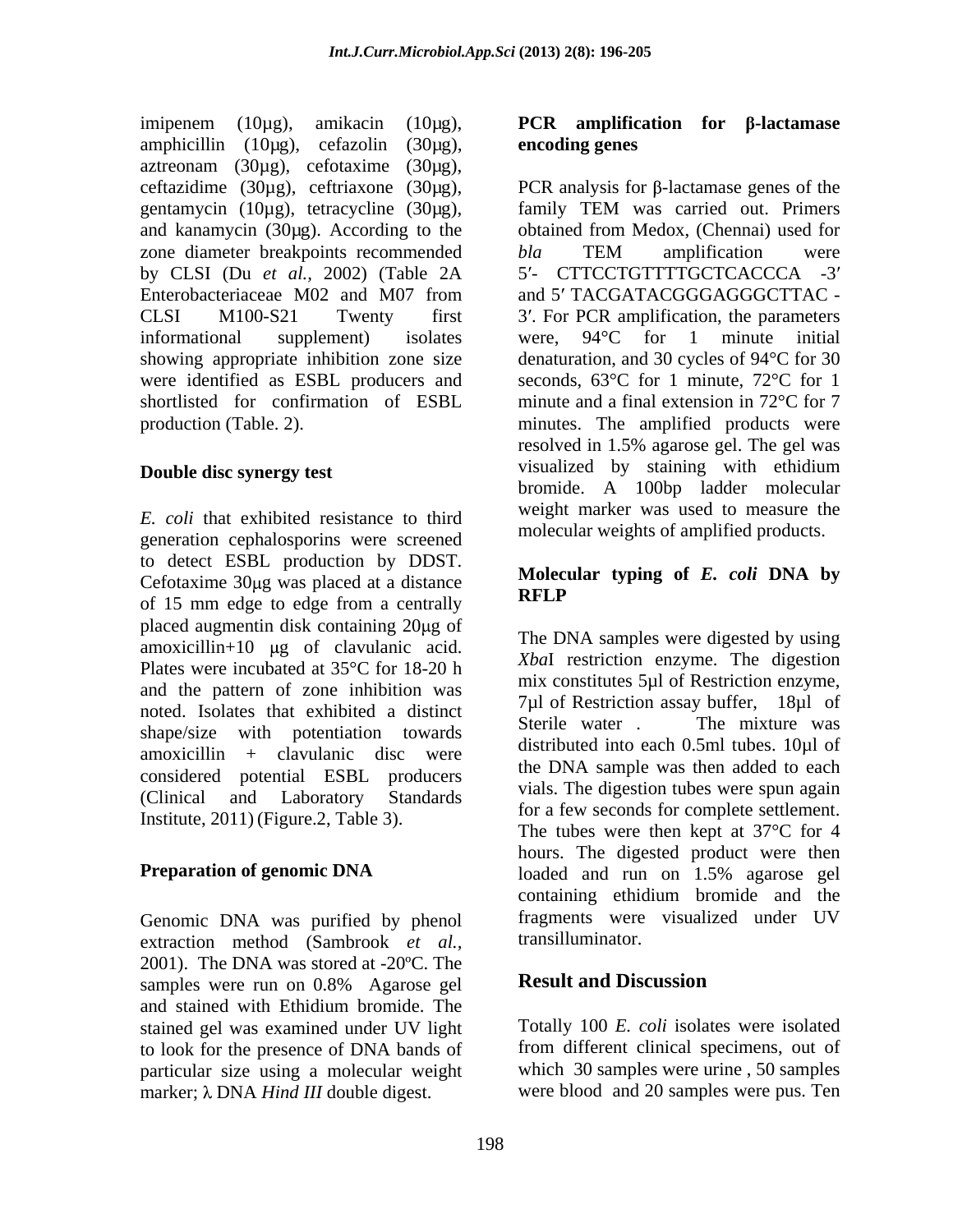isolates were confirmed to positive for 10%. This study, aimed to detect and to do ESBL production. Third generation the molecular characterization of the types cephalosporins showed 40% to 60% of ESBL genes in clinical isolates of  $E$ resistance. For these isolates gentamicin *coli*. In addition to DDST, PCR and kanamycin showed 30% resistance whereas amphicillin and tetracycline ESBL genes in clinical isolates of *E coli* showed 50 to 80% resistance. Imipenem, was used in this study because this assay aztreonam and amikacin depicted 100, 90, has been shown to have the advantage of and 80% sensitive respectively (Table 4). rapidly screening large numbers of clinical Using the DDST method, ESBL was isolates (Woodford *et al*., 2006) and the confirmed in 10 isolates (10%) of which DNA was used for further molecular one blood sample (2%) and the rest were epidemiological characterization urine samples (30%) (Figure 2). (Bradford, 2001).

# **PCR and RFLP analysis**

amplification and it was found to be positive. PCR products of molecular size results showed that 10% of isolates were positive for ESBL both by phenotypic and genotypic methods. Further Restriction was carried out for genomic DNA with  $\frac{\text{geographical}}{\text{geographical}}$  differences in ESBLs *Xba I* restriction enzyme to check for the polymorphism (Figure 6). RFLP analysis showed six different banding patterns for the ten samples among which five samples showed identical banding pattern and other two samples also had the similar banding<br>rate of ESBLs varies from 28 to 84%. pattern, indicating two different source of origin. Other samples had different same region. Thus ten samples showed six different banding pattern concludes that

This study demonstrates the presence of bacteria have been documented in a study<br>ESBI mediated resistance of *E* coli from from Karnataka and another study from ESBL mediated resistance of *E.coli* from trom Karnataka and another study from clinical specimens collected from Coimbatore reported about 40% ESBL intensive care unit patients of Sooriya hospital. The prevalence of ESBLs is

of ESBL genes in clinical isolates of *E*  amplification assay for the detection of the was used in this study because this assay DNA was used for further molecular epidemiological characterization (Bradford, 2001). Blood stream infections caused by

Confirmed ESBL samples were checked<br>for the greenes of TEM gave by DCD<br>contended spectrum beta lactamases for the presence of TEM gene by PCR<br>  $\overline{C}$ 717 bps showed that it was TEM gene and that recupred the rates of the relation it resulted in 10% of isolates contained<br> $\frac{1}{2}$ *bla*<sub>TEM</sub> genes (Figure 4; Figure 5). The care units in included and surgical wards fragment length polymorphism (RFLP) There have been reports of considerable patterns indicating that they are not from the second intervals are prevalence of ESDEs the samples are not from same origin.<br>Southern India, 21.6% ESBL producing clinical specimens collected from Coimbatore reported about 40% ESBL extended spectrum beta lactamases (ESBL) producing microorganisms are a major concern for clinicians, since they markedly increase the rates of treatment failure and death particularly in intensive care units in medical and surgical wards (Du, *et al*., 2002). Hence the detection of ESBL is necessary to formulate the treatment policy (David *et al*., 2005). There have been reports of considerable geographical differences in ESBLs worldwide and within countries (Coque *et al*., 2008). The hospital to hospital variability that occurs possibly reflects the direct proportionality between use and misuse of antibiotics (Deepti Rawat and Deepthi Nair, 2010). In India, prevalence rate of ESBLs varies from 28 to 84%. While earlier reports from North India have documented the prevalence of ESBLs ranging from 55 to 69%, a recent study from North India reported an alarming 64.8% of ESBL producing isolates. In Southern India, 21.6% ESBL producing bacteria have been documented in a study from Karnataka and another study from Coimbatore reported about 40% ESBL producers (Al- Agamy *et al*., 2009).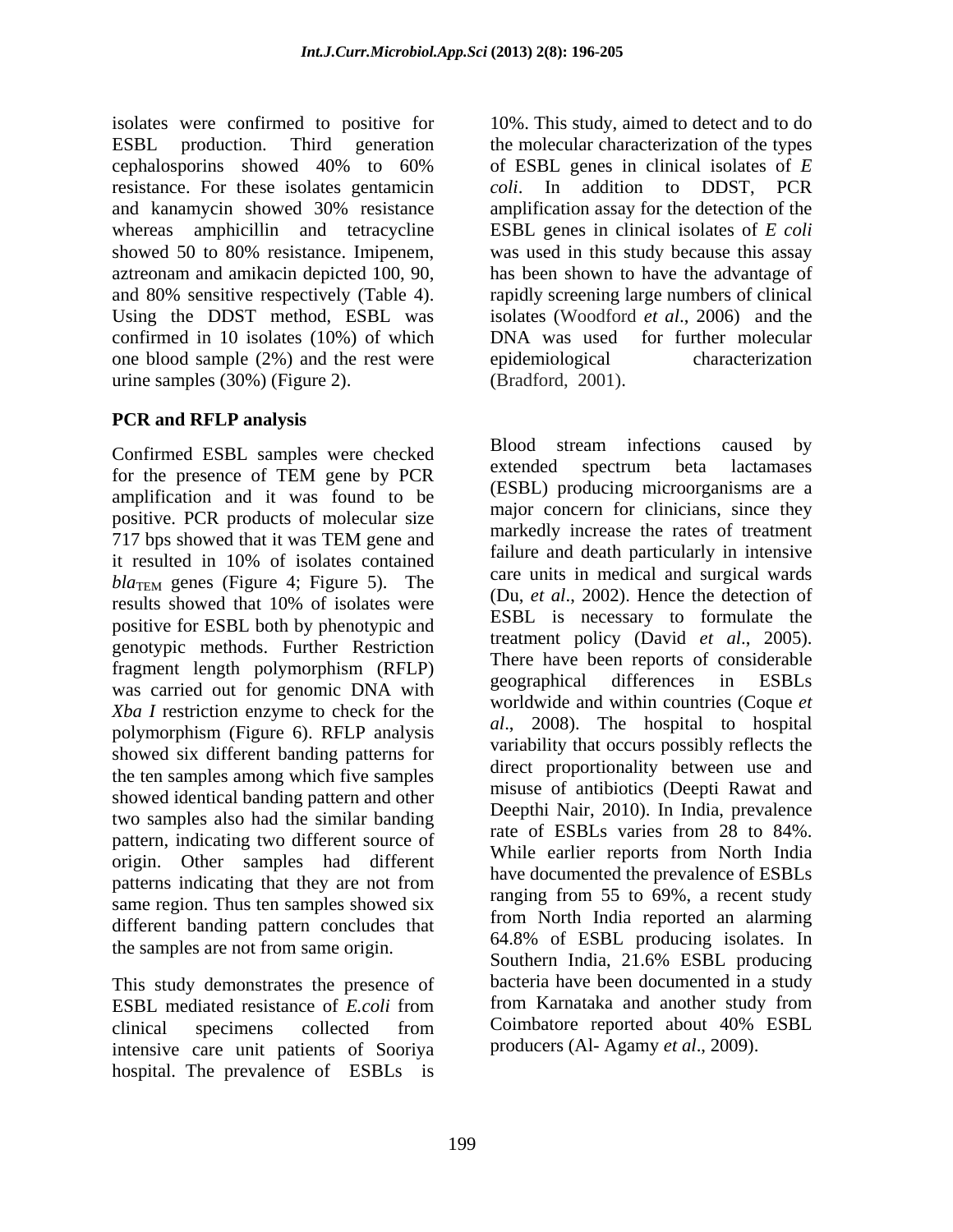| Parameter      | Value              |
|----------------|--------------------|
| <b>Sex</b>     | Both Male & female |
| Age group (yr) | $30 - 60$          |
| Specimen type  | Blood (50 samples) |
|                | Urine (30 samples) |
|                | Pus (20 samples)   |

**Table.1** The details of intensive care unit patients

| Table.2 Standard Zone<br>$\text{CLSI}$ (Jan 2011).<br>$'$ ) M100-S21 Twenty first<br>er breakpoints (C)<br>e diamete |  |
|----------------------------------------------------------------------------------------------------------------------|--|
| $\cdot$ Vol 31, No 1,<br>supplement,<br>tormational                                                                  |  |

| Antimicrobial agent | Disk content |           | Zone diameter Breakpoints |           |
|---------------------|--------------|-----------|---------------------------|-----------|
|                     |              |           |                           |           |
| Cefotaxime          | $30\mu g$    | $\geq 26$ | $23 - 25$                 | $\leq$ 22 |
| Ceftazidime         | $30\mu g$    | $\geq 21$ | $18 - 20$                 | $\leq$ 17 |
| Ceftriaxone         | $30\mu g$    | $\geq$ 23 | $20 - 22$                 | $\leq$ 19 |
| Cefpodoxime         | $10\mu g$    | $\geq 21$ | $18 - 20$                 | $\leq$ 17 |
| Cefazolin           | $30\mu g$    | $\geq$ 23 | $20 - 22$                 | $\leq$ 19 |
| Amphicillin         | $10\mu g$    | $\geq$ 17 | $14 - 16$                 | $\leq$ 13 |
| Tetracycline        | $30\mu g$    | $\geq$ 15 | $12 - 14$                 | $\leq 11$ |
| Amikacin            | $30\mu g$    | $\geq$ 17 | $15 - 16$                 | $\leq$ 14 |
| Gentamycin          | $10\mu g$    | $\geq15$  | $13 - 14$                 | $\leq 12$ |
| Imipenem            | $10\mu g$    | $\geq$ 23 | $20 - 22$                 | $\leq$ 19 |
| Aztreonam           | $30\mu g$    | $\geq$ 21 | $18 - 20$                 | $\leq$ 17 |
| Kanamycin           | $30\mu g$    | $\geq18$  | $14 - 17$                 | $\leq$ 13 |

**Table.3** Zone diameter breakpoints recommended by CLSI (M100-S21 Twenty first informational supplement, Vol 31, No 1)  $\beta$  - lactam/  $\beta$  lactamase combination

|                            | $  -$                        | diameter Breakpoints<br><i>L</i> one               |
|----------------------------|------------------------------|----------------------------------------------------|
| Antimicrobial agent        | Disk content                 |                                                    |
| Amoxilin - clavulanic acid | $\sim$<br>$U\mu\mu$ 10 $\mu$ | 17<br>$-1^{\sim}$<br>$14 - 17$<br>$\geq 1.5$<br>-- |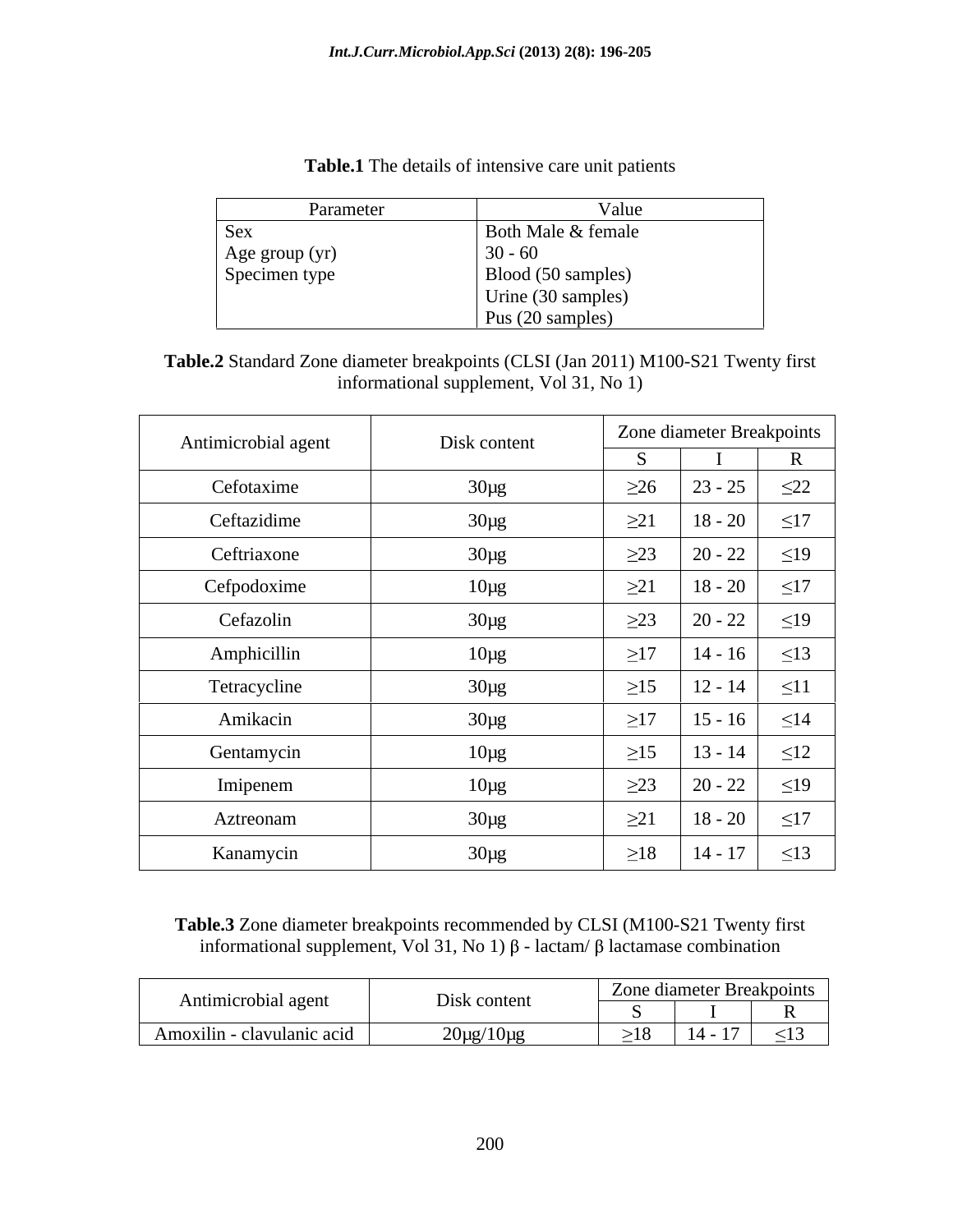| Antibiogram  | <b>ESBL</b> |                                       | positive |
|--------------|-------------|---------------------------------------|----------|
|              |             |                                       |          |
| Cefotaxime   | Sensitive   | -6                                    | 60       |
|              | Resistant   |                                       | 40       |
|              | Sensitive   | $\leq$                                | 50       |
| Ceftazidime  | Resistant   | $\epsilon$                            | 50       |
|              | Sensitive   |                                       | 40       |
| Ceftriaxone  | Resistant   |                                       |          |
|              |             |                                       | 60       |
| Cefpodoxime  | Sensitive   |                                       | 40       |
|              | Resistant   | 6                                     | 60       |
|              | Sensitive   |                                       | 30       |
| Cefazolin    | Resistant   | $\overline{ }$                        | 70       |
|              | Sensitive   | $\bigcap$<br>$\overline{\phantom{0}}$ | 20       |
| Amphicillin  | Resistant   | -8                                    | 80       |
|              | Sensitive   |                                       | 50       |
| Tetracycline |             | $\sim$                                |          |
|              | Resistant   |                                       | 50       |
| Amikacin     | Sensitive   | -8                                    | 80       |
|              | Resistant   | $\bigcap$<br>$\overline{a}$           | 20       |
|              | Sensitive   |                                       | 70       |
| Gentamycin   | Resistant   |                                       | 30       |
|              | Sensitive   | 10                                    | 100      |
| Imipenem     | Resistant   | $\Omega$                              | $\Omega$ |
|              | Sensitive   | 9                                     | 90       |
| Aztreonam    |             |                                       |          |
|              | Resistant   |                                       | 10       |
|              | Sensitive   | $\mathbf{\tau}$                       | 70       |
| Kanamycin    | Resistant   |                                       | 30       |

**Table.4** Antibiotic susceptibility of ESBL Producers of *E.coli*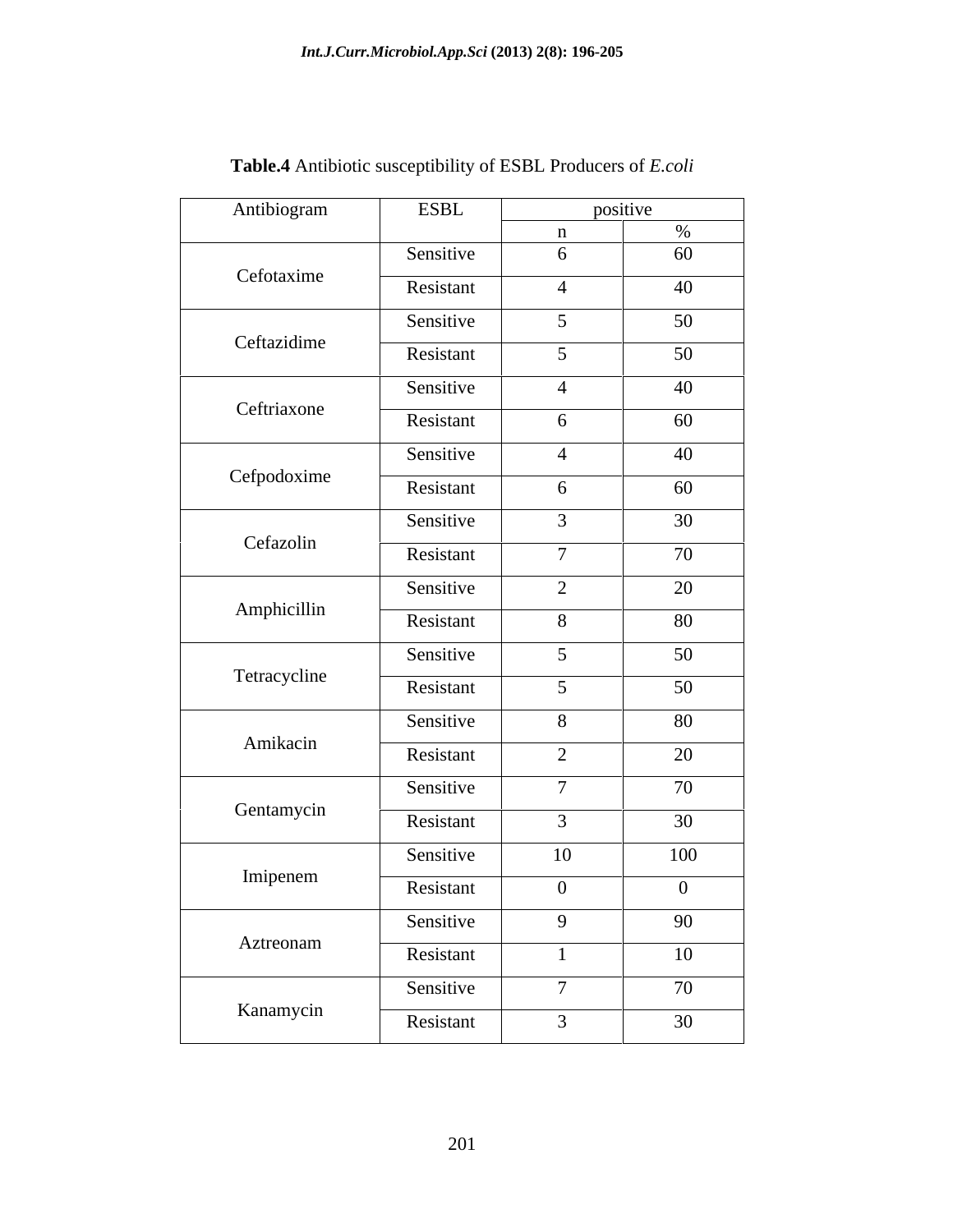

**Figure.1** Percentage of Resistance for ESBL producers

### **Percentage of resistance**

**Figure.2** Double disc synergy test.(Augmentin Disc  $(20\mu g)$  of amoxicillin + 10 $\mu$ g of clavulanic acid) with 30µg of Cefotaxime )



**Figure. 3** Genomic DNA of ESBL producing *E.coli* samples

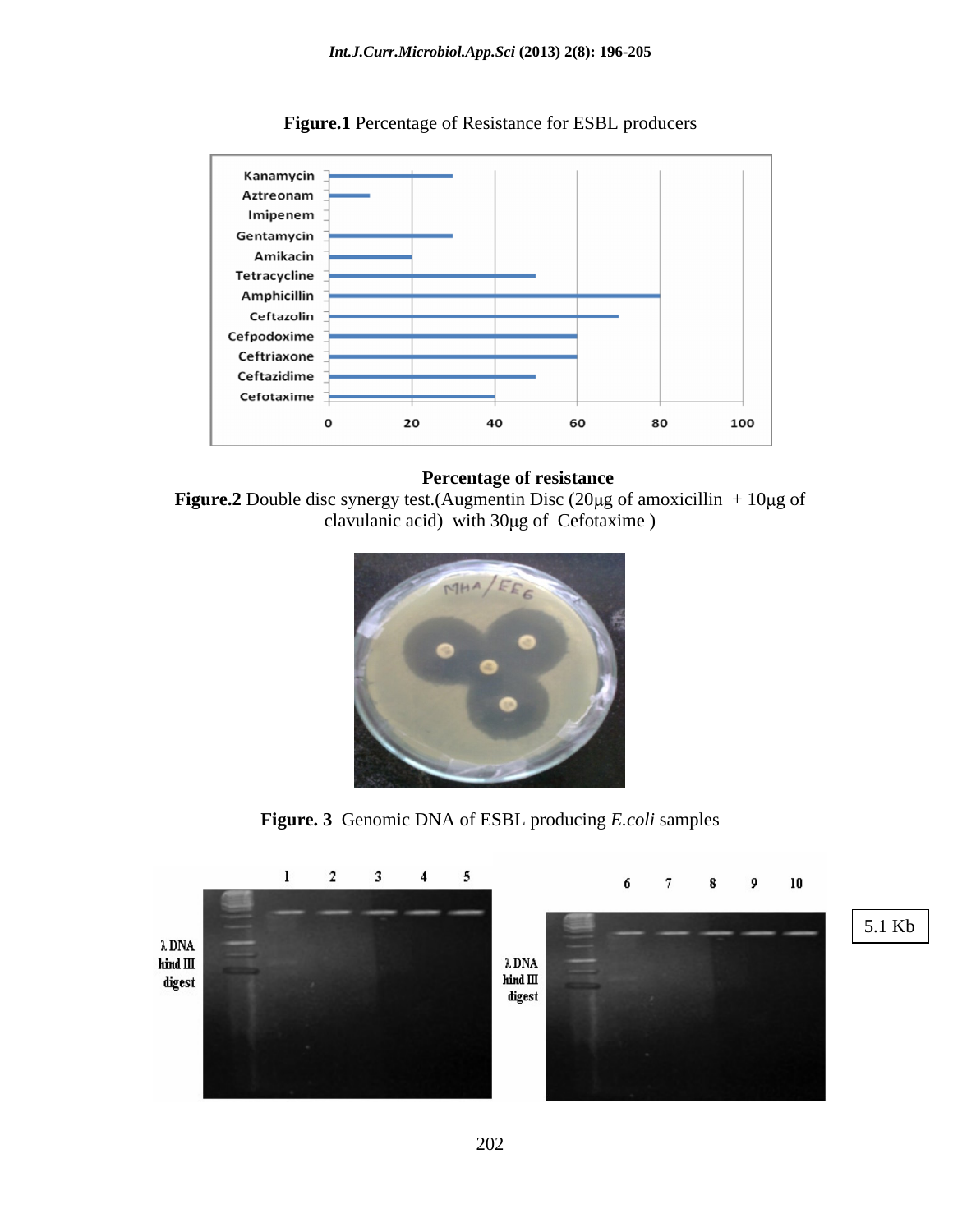

**Figure. 4** PCR products showing *Tem* gene of 717bp molecular weight





**Figure. 6** Digested DNA of *E. coli* samples



1kb DNA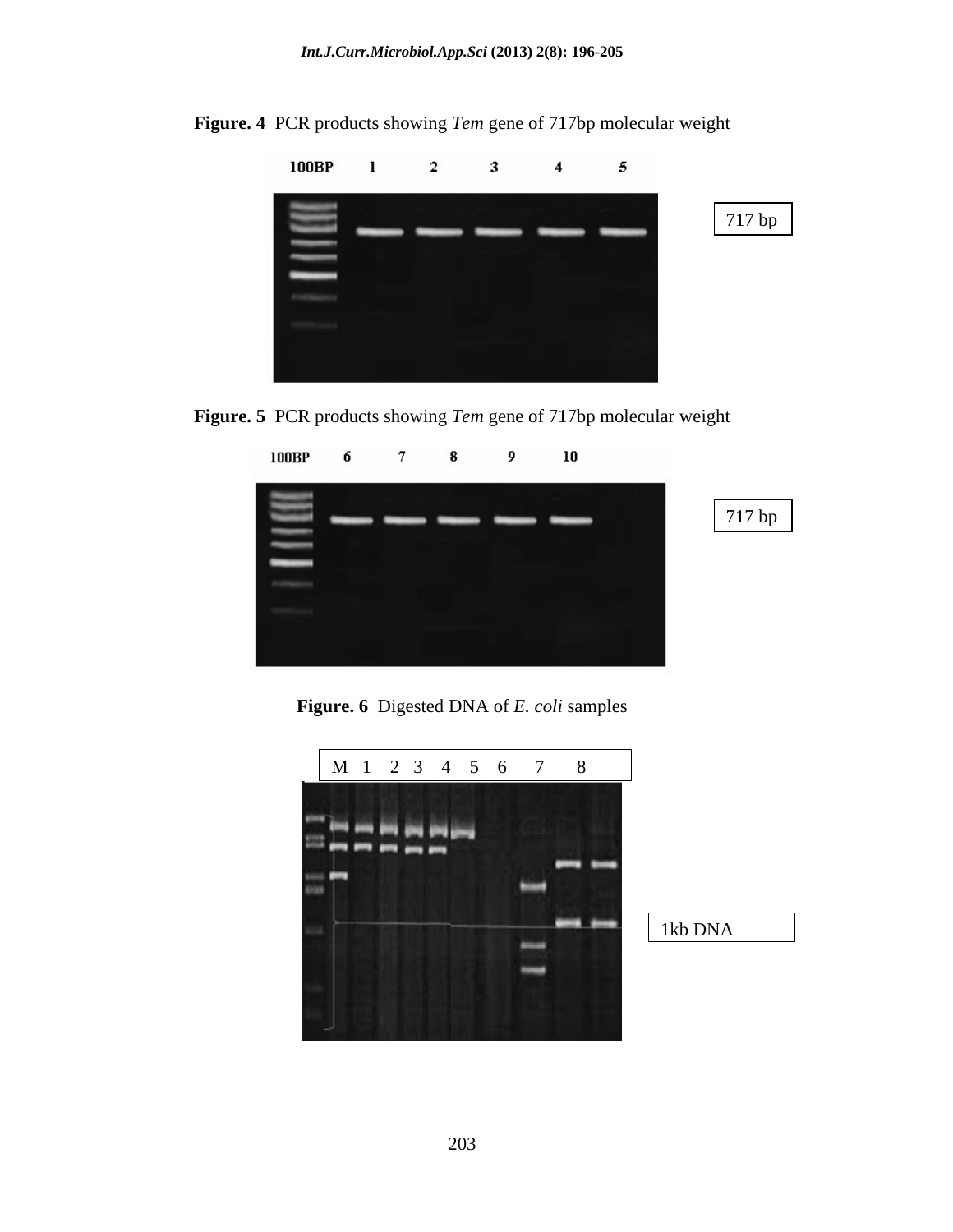One similar report from Chennai found molecular typing would determine the type ESBL mediated resistance to 3GCs in of ESBL that are present in each isolates. 6.6% of the isolates recovered (Tanhkiwale *et al.*, 2004). Our study also Molecular detection and identification of  $\beta$ reported that the prevalence of ESBL in Vadapalani area in Chennai is 10% which reliable epidemiological investigation of is similar to that of the other study antimicrobial resistance. Therefore ESBL conducted by Sri Ramachandra medical producing organism should be identified

The population of India of over one billion implemented. represents a potentially vast reservoir of antimicrobial resistance genes including those ESBLs (Tsering *et al.*, 2009).<br>ESBLs are undergoing continuous The authors would like to thank Sri mutations, causing the development of Venkateswara College of Engineering, new enzymes showing expanded substrate Sriperumbudur for the extensive support profiles. At present, there are more than 300 different ESBL varients and these have been clustered into nine different References structural and evolutionary families based on aminoacid sequence (Muzaheed *et al.*,<br>2008). In the present study ESBL positive  $\overline{AP}$  2009 Prevalence and molecular isolates screened by Double disc synergy test were also screened by PCR technique. All the ten isolates were found to contain *pneumoniae* in Riyadh, Saudi Arabia.

The limitation of this study, in nature, was  $\beta$ -lactamases (ESBL's): Global problem. that it was performed at a single hospital. Thus, the study results may not reflect the Bradford, P. A., 2001. Extended-spectrum enidemiology of different centers and/or  $\beta$ -lactamases in the 21st century: epidemiology of different centers and/or  $\beta$ -lactamases in the 21st ce<br>different geographic areas From this study characterization, epidemiology, different geographic areas. From this study characterization, epidemiology, and it was concluded that the occurrence of ESBLs in the isolates emphasized the need<br>the adopt appropriate control measures for the 951 to adopt appropriate control measures for treatment to reduce the ESBL burden and thereby drug resistance. The isolates are **B.** A. Kasmussen, and Bush, K. 1994.<br>
Multiply resistant *Klebsiella* multidrug resistant and become resistant to<br>*pneumoniae* strains from two Chicago available antibiotics since it is plasmid mediated resistance the transfer of this mosphals. definition of the extended-<br>spectrum TEM-12 and TEM-10 resistance is very quick and also will be induced by treating the patients by cephalosporin drugs. The quick detection of these strains in microbiology Chaudhary, U., and Aggarwal, R. 2004.

college in Porur, Chennai. quickly so that appropriate antibiotic usage - lactamase would be essential for a and infection control measures can be implemented.

# **Acknowledgement**

The authors would like to thank Sri Venkateswara College of Engineering, Sriperumbudur for the extensive support given to carry out the Research work.

# **References**

- TEM gene. Ann. Saudi Medi. 29 (4): 253-7. Al- Agamy, M.H., A.M. Shibl and Tawfik, A.F. 2009. Prevalence and molecular characterization of extended spectrum beta lactamase producing *Klebsiella* 
	- Al-Jasser, A.M., 2006. Extended-spectrum  $\beta$ -lactamases (ESBL's): Global problem. Kuwait Med. J. 38(3): 171-185.
	- Bradford, P. A., 2001. Extended-spectrum β-lactamases in the 21st century: characterization, epidemiology, and detection of this important resistance threat. Clin. Microbiol. Rev. 14**:**933- 951.
	- Bradford, P. A., C. E. Cherubin, V. Idemyor, B. A. Rasmussen, and Bush,K. 1994. Multiply resistant *Klebsiella pneumoniae* strains from two Chicago hospitals: identification of the extended spectrum TEM-12 and TEM-10  $ceftazidime-hydrolyzing \beta-lactamases$  in a single isolate. Antimicrob. Agents Chemother. 38**:**761-766.
- laboratories is very important. The Extended spectrum lactamases Extended spectrum - lactamases